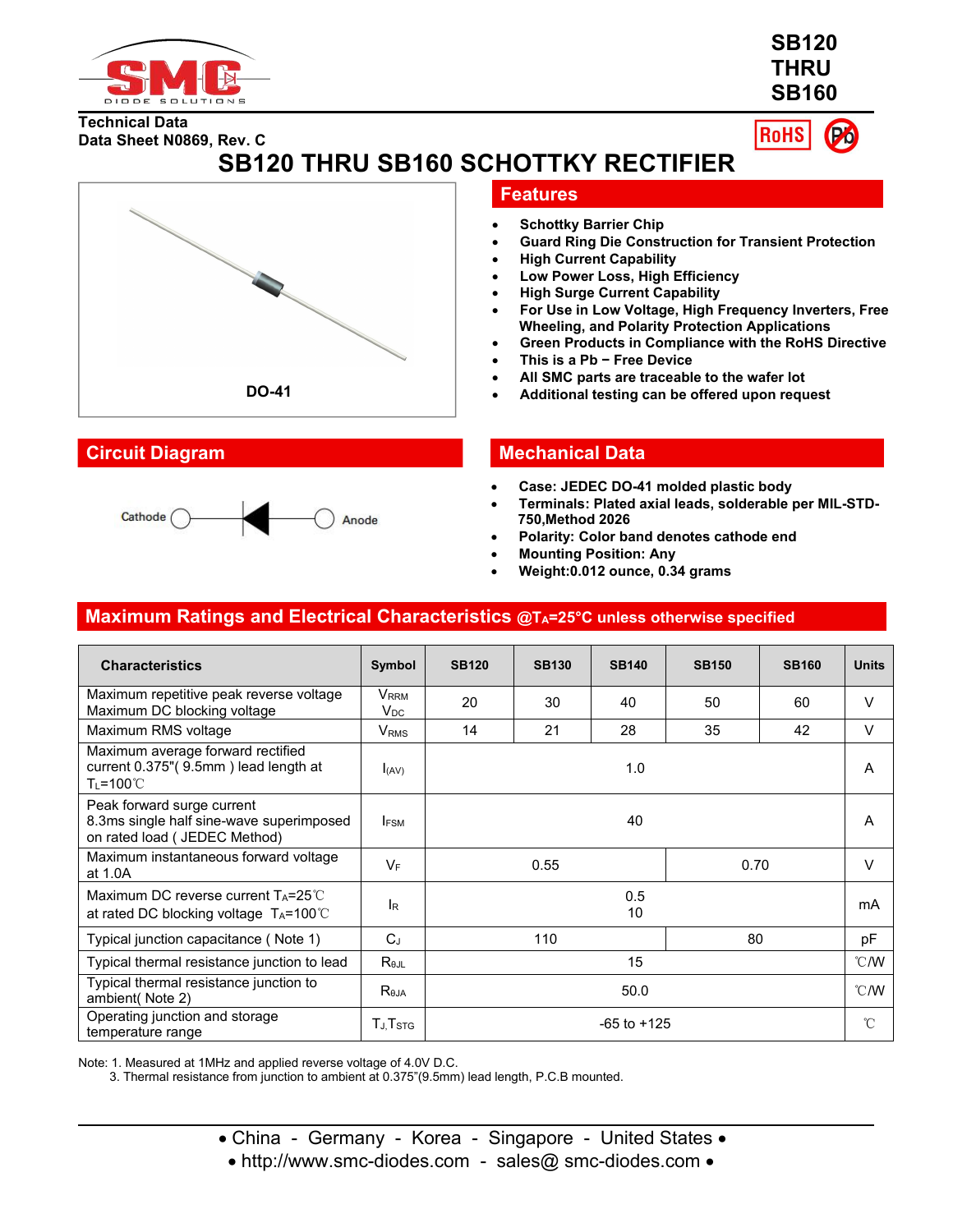

### **Technical Data Data Sheet N0869, Rev. C**



Po **RoHS** 

# **Ratings and Characteristics Curves**



- China Germany Korea Singapore United States
	- http://www.smc-diodes.com sales@ smc-diodes.com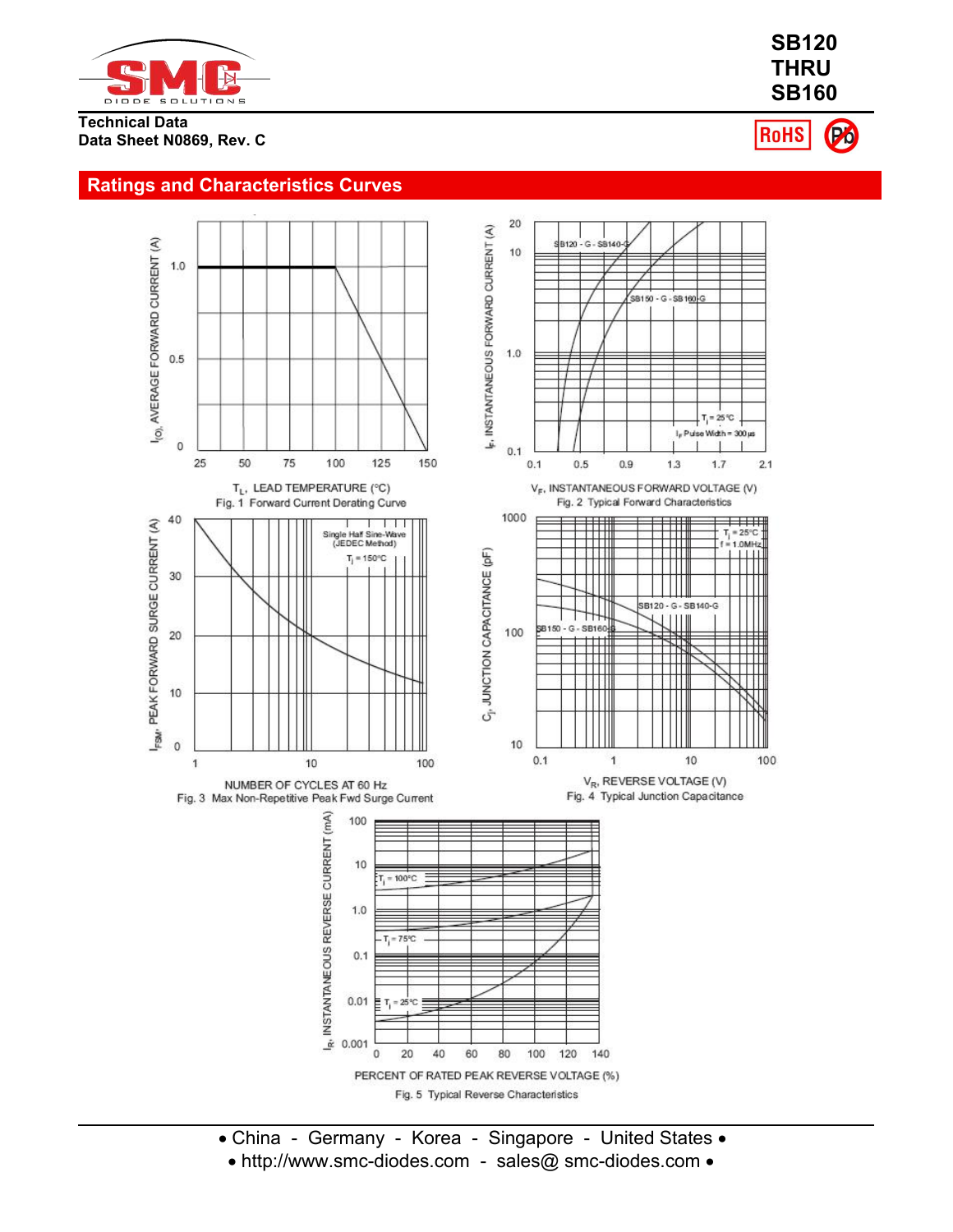

### **Technical Data Data Sheet N0869, Rev. C**

# **Mechanical Dimensions DO-41**



| <b>SYMBOL</b> |      | <b>Millimeters</b> | <b>Inches</b> |       |  |
|---------------|------|--------------------|---------------|-------|--|
|               | Min. | Max.               | Min.          | Max.  |  |
| A             | 25.4 |                    | 1.000         |       |  |
| в             | 4.06 | 5.21               | 0.160         | 0.205 |  |
| С             | 0.71 | 0.864              | 0.028         | 0.034 |  |
| D             | 2.00 | 2.72               | 0.079         | 0.107 |  |

# **Ordering Information Marking Diagram**

| l Device | Package        | <b>Shipping</b>   |
|----------|----------------|-------------------|
| SB120    |                |                   |
| THRU     | DO-41(Pb-Free) | $5000$ pcs / tape |
| ` SB160  |                |                   |

For information on tape and reel specifications, including part orientation and tape sizes, please refer to our tape and reel packaging specification.



SB120 = Part Name

# **Carrier Tape Specification DO-41**



| <b>SYMBOL</b> | <b>Millimeters</b> |      |  |  |  |  |
|---------------|--------------------|------|--|--|--|--|
|               | Min.               | Max. |  |  |  |  |
| A             | 4.50               | 5.50 |  |  |  |  |
| В             | 50.9               | 53.9 |  |  |  |  |
| 7             |                    | 1.20 |  |  |  |  |
|               | 5.60               | 6.40 |  |  |  |  |
| F             |                    | 0.80 |  |  |  |  |
| $IL1-L2I$     |                    | 1.0  |  |  |  |  |

China - Germany - Korea - Singapore - United States

• http://www.smc-diodes.com - sales@ smc-diodes.com •